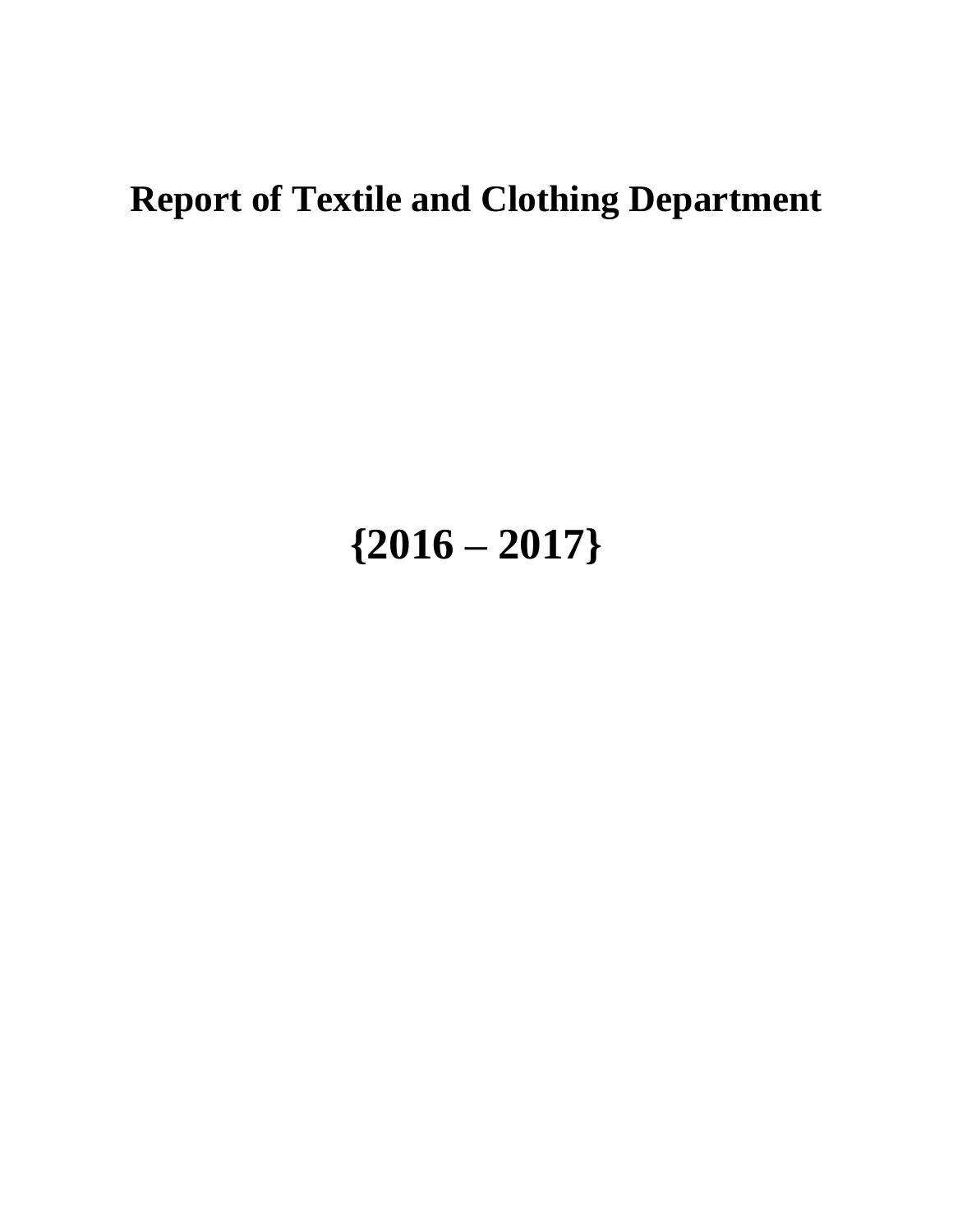## **2016-2017**

On 27<sup>th</sup> and 28<sup>th</sup> July 2016 Exhibition on "Accessories and Adornment" was organized for community. Faculty members Mrs. Alpana Shah , Mrs. Kalpana Srivastava , Mrs. Daxa Sharma guided the students. Various types accompanied with distinctive features of hats, belts, purses, footwears, stoles, scarves were displayed.



• On 2<sup>nd</sup> Dec. 2016 at Jod village Extension activity was carried out. Women and girls were taught the renovation of old garments with Tie & Dye Technique as a income generating activity during NSS camp . Ms. Alpana Shah, conducted the workshop.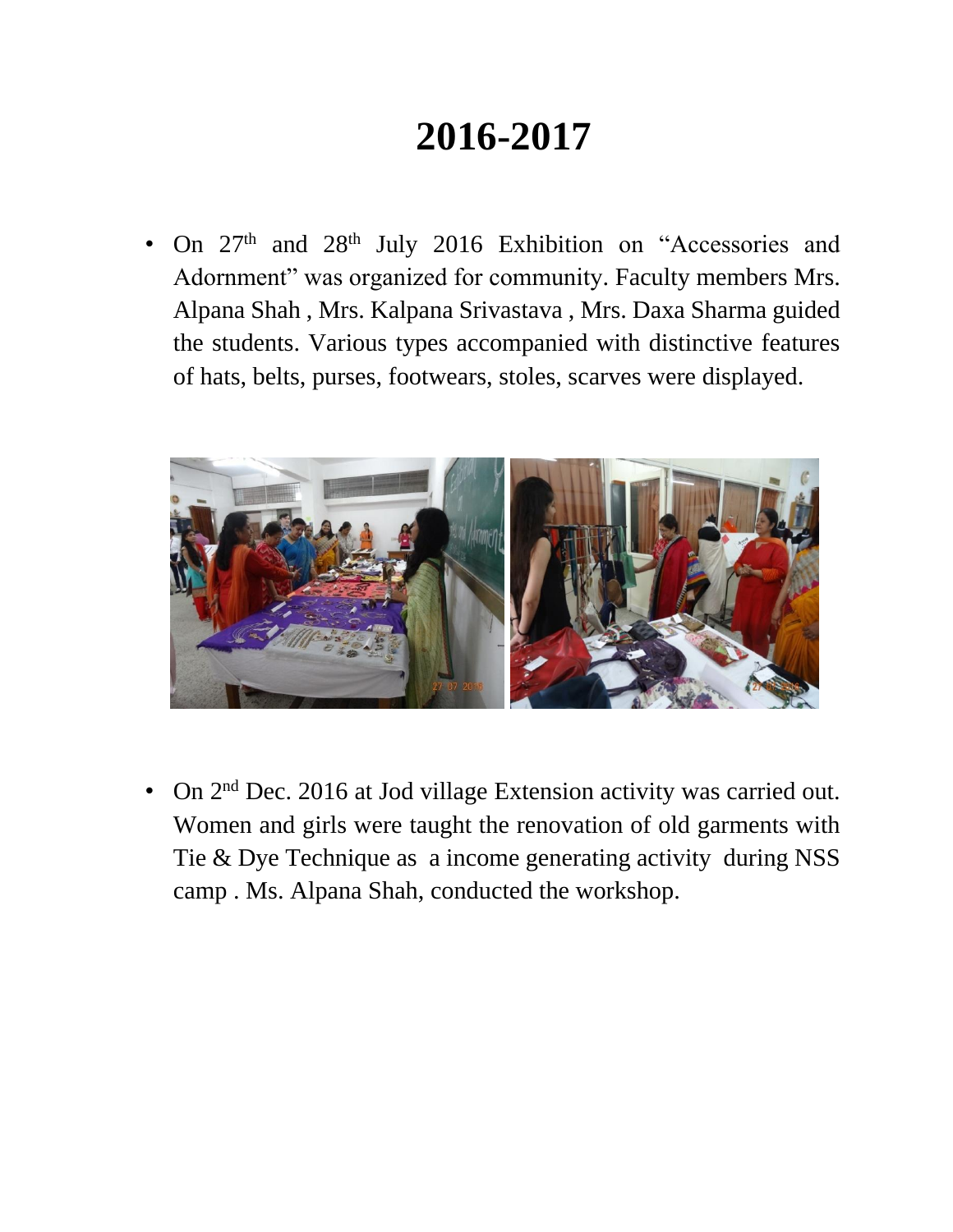

- On 24<sup>th</sup> Dec. 2016 study tour at craft exhibition was held for SY Bsc students.
- Workshop on "Flash figure & fashion figure" by Ms. Divya Shah, dated 27<sup>th</sup> Dec. 2016. She guided students on sketching of fashion figures, rendering technique and color effects.